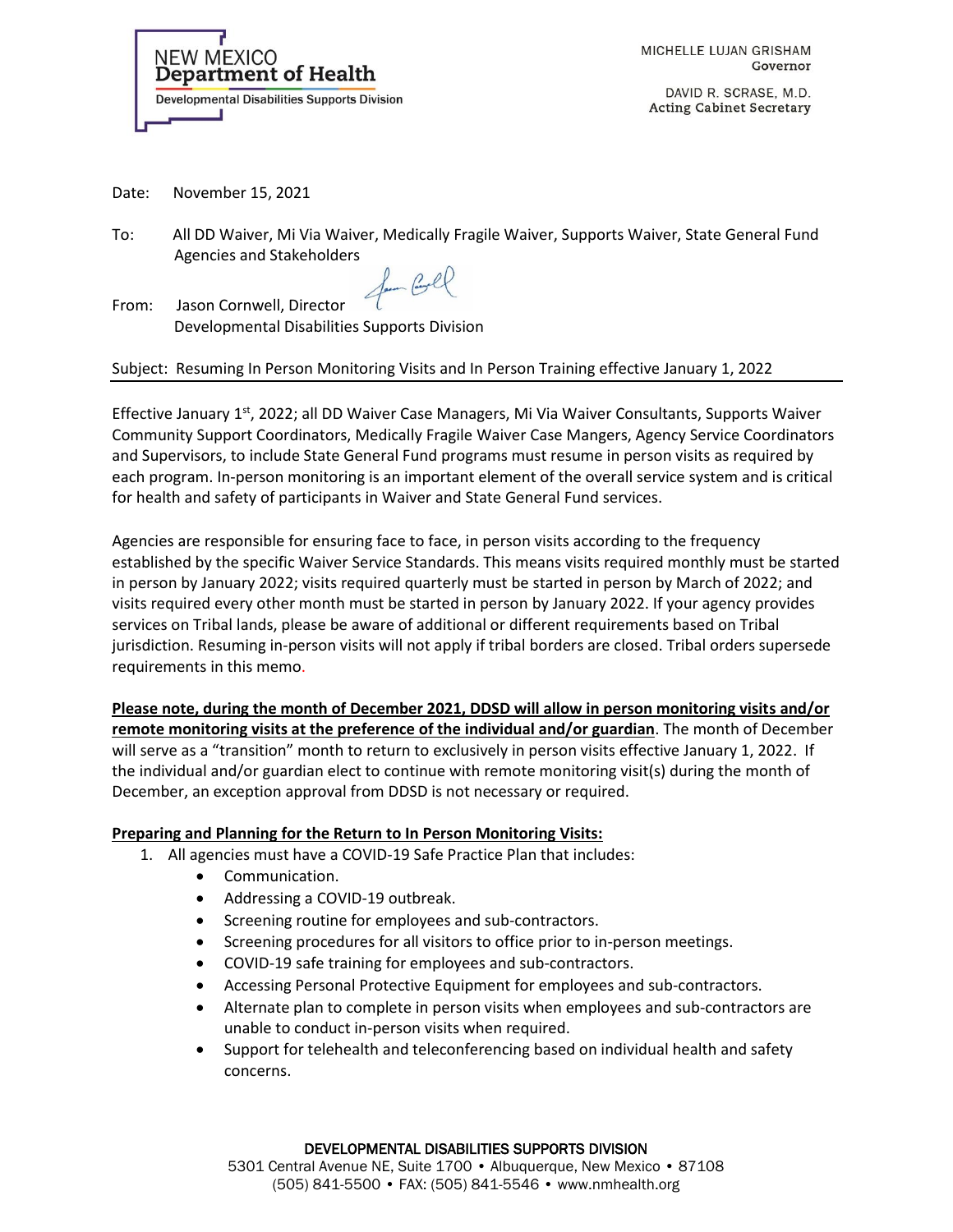- 2. Guidance for health care workers applies to Case Managers, Consultants, Community Support Coordinators, Agency Service Coordinators and Supervisors including wearing masks throughout the entirety of the in-person visit and should be included in the agency's COVID-19 Safe Practices Plan.
- 3. Frequency and location of in-person visits must follow applicable Waiver Service Standards. In DD Waiver, when visits during Customized Community Supports and Community Integrated Employment services are provided at home or virtually, count the in-home visit during those hours as a day services visit.
- 4. Agency COVID-19 Safe Practices Plan must be available to DDSD immediately upon request.

# **In Person Safeguards**

- 1. In person visits should not include any physical contact and may take a variety of forms depending on risk level and need.
- 2. Visits must include wearing masks throughout the entirety of the visit and following screening protocol of host home agency or family. If the individual does not have a screening protocol, the screening routine defaults to that of the visiting agency.
- 3. Social distancing and number of people present must be considered for individual safety at in person meetings. In person meetings must include wearing of masks throughout the entirety of the meeting.

## **Waiver Participant Choice**

- 1. Safety of in person visits must be continually assessed and can change from day to day, week to week and should include the preference of the waiver recipient and their family.
- 2. Effective January 1, 2022, if a waiver participant and/or their guardian requests that a required in person visit be conducted telephonically, via telehealth or in a setting other than the setting required, an exception to standards may be submitted to the DDSD Regional Office and will be reviewed within 10 business days. Exceptions requests should be based on how an in-person visit might jeopardize a waiver participant's health and safety, not the agency or staff person's need.

**IDTs in person or remote**: IDTs can continue to be held in person or remotely based on the preference of the guardian and/or individual. If the IDT is held in person at a Congregate Care Facility (defined as any facility based Day or Group Employment service offered within any of the DD Waiver, Mi Via Waiver, Medically Fragile Waiver, Supports Waiver, or State General Funded programs) or Community Home (defined as DD Waiver Supported Living, Intensive Medical Living Services, and State General Funded residential homes), IDT members attending meetings in person in these locations must be vaccinated unless they have received an exemption from their employer and submit to weekly COVID-19 testing with negative tests results.

#### **Training:**

The DDSD Training Unit is announcing that effective January 1, 2022, certified agency trainers may once again conduct DDSD core/classroom trainings in-person. We want to encourage remote on-line trainings/livestreaming trainings when possible. This announcement also rescinds all other memos regarding in-person or face-to-face trainings of DDSD Core courses, and the Crisis Prevention and Intervention Systems guidance issued March 15, 2021. Following COVID-19 Safe Practice Plan Individual Specific Training can resume. Please follow the COVID-19 related guidance in this memo for all DDSD core/classroom trainings.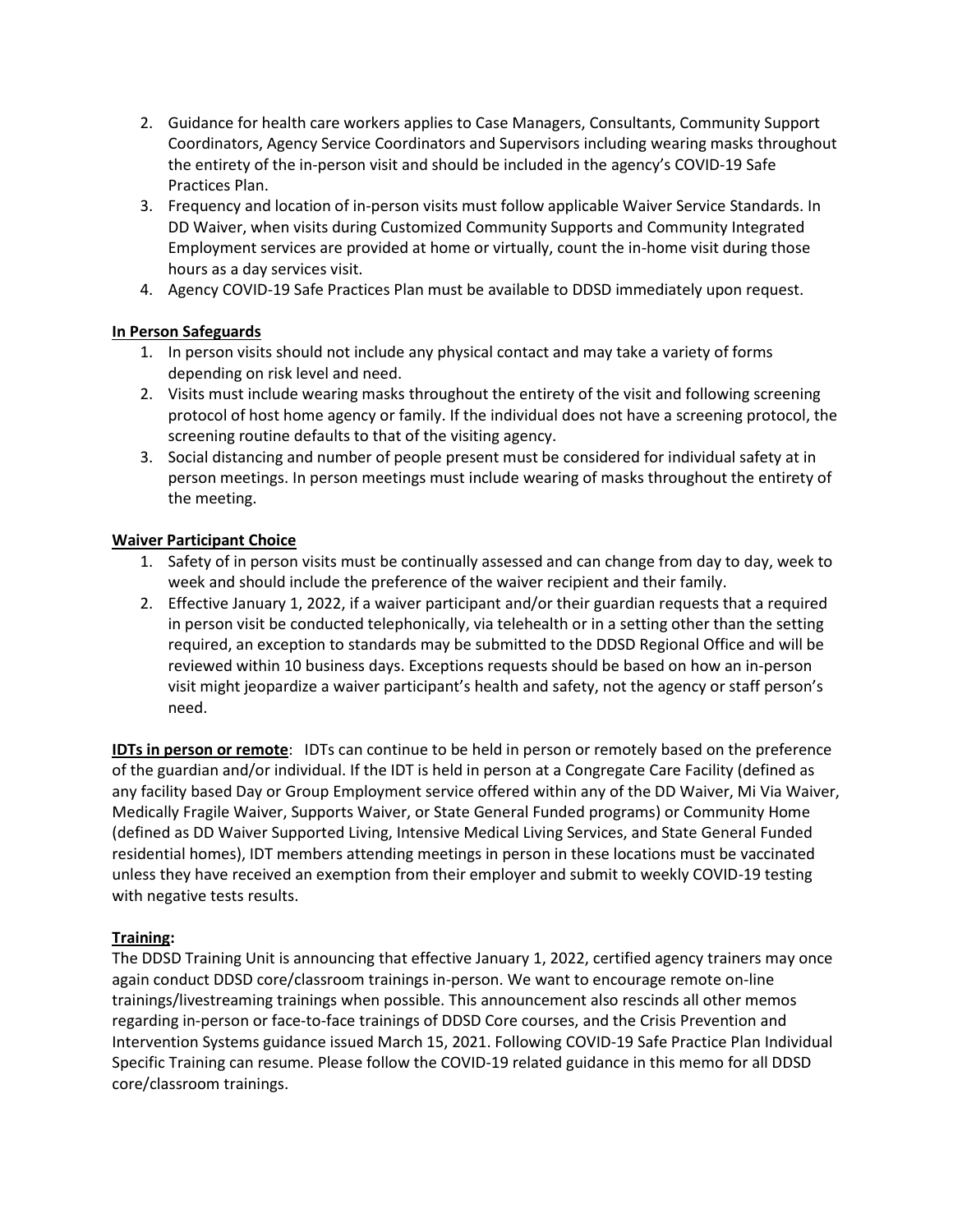## **COVID-19 Vaccinations:**

As per the Public Health Order (PHO) dated September 15<sup>th</sup>, 2021; signed by Acting Department of Health Secretary, Dr. David R. Scrase "*All hospital workers, congregate care facility workers, and employees of the Office of the Governor Michelle Lujan Grisham are required to be fully vaccinated against COVID-19 unless they qualify for an exemption."* The PHO further states *"If an operator of a hospital, operator of a congregate care facility, or the Office of Michelle Lujan Grisham determines a worker to have met the requirements of an exemption…the unvaccinated exempt worker shall:* 

- *a. Provide adequate proof that the individual has tested negative for COVID-19 on a weekly basis; and*
- *b. Wear a mask or multilayer cloth face covering at all times indoors at the hospital or congregate care facility except when eating or drinking. An unvaccinated worker will be exempt from wearing a mask indoors if adequate proof is provided that the individual has been instructed otherwise by a licensed healthcare provider."*

DDSD is requiring that any Case Manager, Consultant, Community Support Coordinator, Agency Service Coordinator, and/or Supervisor must be fully vaccinated to render in person face to face monitoring visits in any setting for any Waiver or State General Funded service unless an exemption has been granted by the employer.

## **Public Health Orders:**

Each agency is expected to monitor compliance with the COVID-19 indoor mask mandate and vaccine mandate as outlined in the Public Health Orders to include weekly monitoring of COVID-19 testing for those employees and/or sub-contractors who have been granted an exemption by their employer. Any entity who violates the Public Health Order, is subject to civil administrative penalties available at law.

#### **Executive Order:**

On Friday, November 12, 2021, Governor Michelle Lujan Grisham signed an executive order expanding eligibility for COVID-19 booster shots to all New Mexico adults as part of the state's strategy to address rising case numbers and hospitalizations, a trend being seen nationwide. New Mexicans aged 18 and over may now schedule a booster shot if:

- They received the Johnson & Johnson vaccine more than two months ago OR
- They completed the Pfizer or Moderna vaccine series more than six months ago

If you have not done so already, DDSD strongly encourages everyone to register to receive the COVID-19 vaccine. In addition, for those who are eligible now to receive the COVID-19 vaccine booster shot, DDSD encourages everyone eligible to register to receive your booster. Together we can limit the opportunities for the virus to spread and by doing so we have a better chance of keeping each other safe.

If you have questions, please contact the following DDSD Staff:

- DD Waiver Program Manager, Marie Velasco [\(marie.velasco@state.nm.us\)](mailto:marie.velasco@state.nm.us)
- Mi Via Waiver, Jennifer Rodriguez, Deputy Director [\(jennifer.rodriguez@state.nm.us\)](mailto:jennifer.rodriguez@state.nm.us)
- Medically Fragile Waiver Program Manager, Iris Clevenger [\(iris.clevenger@state.nm.us\)](mailto:iris.clevenger@state.nm.us)
- Supports Waiver Program Manager, Jennifer Roth [\(jennifer.roth@state.nm.us\)](mailto:jennifer.roth@state.nm.us)
- State General Fund Program Manager, Juanita Salas [\(juanita.salas@state.nm.us\)](mailto:juanita.salas@state.nm.us)
- Regional Office Director(s)